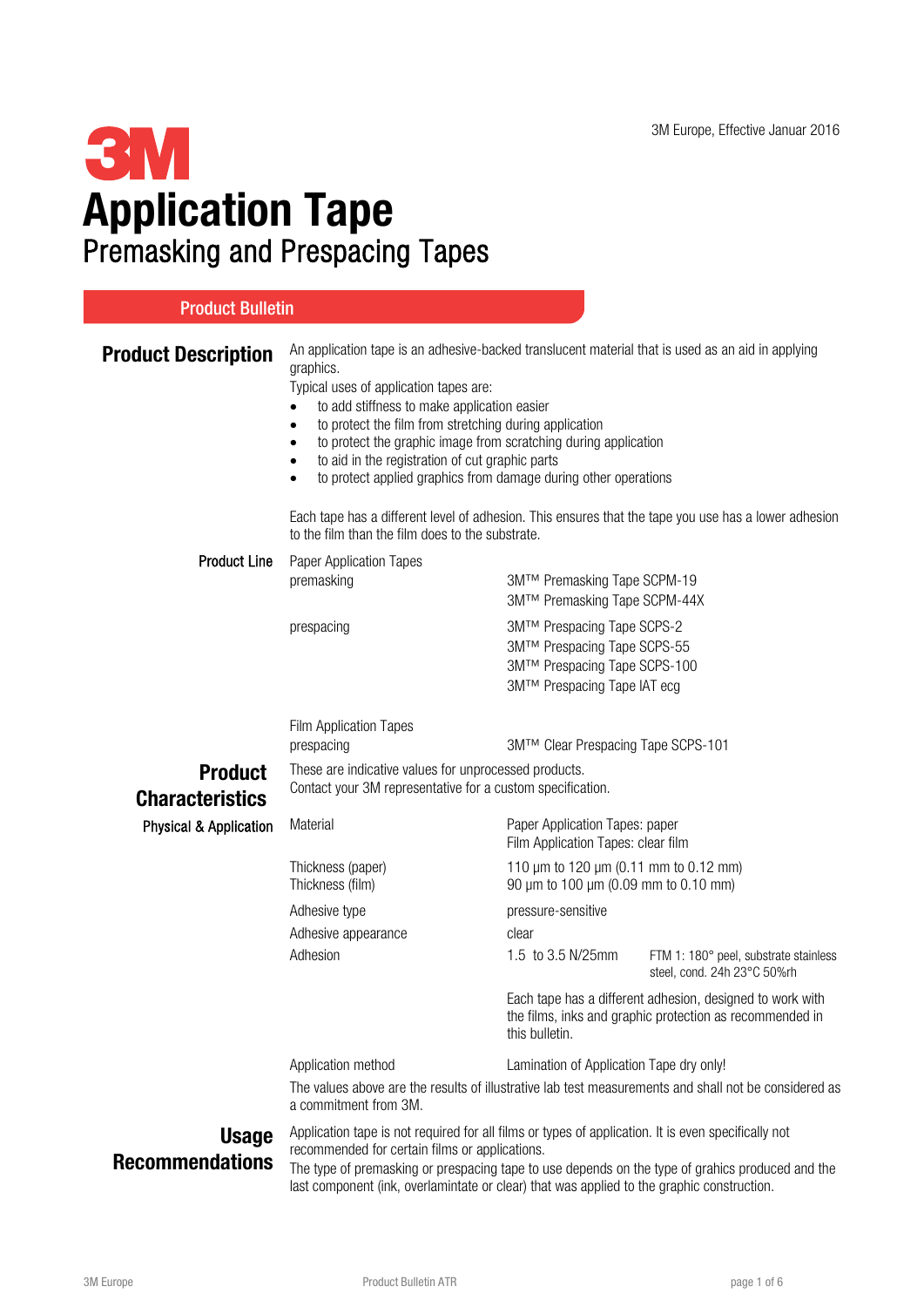## When to use an Application Tape

An application tape can reduce stretching, wrinkling and air entrapment during hand application of the graphic. Typically we recommend the usage of an application tape when the graphic meets at least one of these criteria:

- graphic construction is less than 100 µm
- striping or intricately-cut graphics
- cut graphics; eliminates the time consuming layout of individual parts on the application surface.

The use of Film Application Tape is recommended for assembling multi-colored graphics.

Important notice Always check for ease of part pick up before releasing the job. This is particularly important if the cut graphics include small letters, narrow stroke letters or intricate designs. Graphic film with Controltac™ and/or Comply™ should not be removed from the liner and then be

reapplied to the liner. These key application features will be lost if you prematurely remove the liner.

Do not use an application tape for graphic installations on textured substrates. The graphic may not have enough initial adhesion to the substrate to allow tape removal without lifting the film of the substrate.

| Surface                                                                             | Large format<br>$( > 0.5 \text{ m}^2)$ | <b>Small format</b><br>$(< 0.5$ m <sup>2</sup> )   |  |
|-------------------------------------------------------------------------------------|----------------------------------------|----------------------------------------------------|--|
| Most unprinted Scotchcal™,<br>Controltac™ films                                     | SCPM-19                                | <b>SCPS-100</b><br><b>SCPS-101</b>                 |  |
| Graphics with exposed Comply™<br>liner                                              |                                        | SCPS-55                                            |  |
| Premium ElectroCut™ films<br>(SC 100) and ElectroCut™ Film SC<br>80                 | SCPS-100<br>SCPS-101                   | SCPS-2<br>SCPS-101                                 |  |
| Wrap Film 1080                                                                      | SCPS-55                                |                                                    |  |
| Glass decoration films SC 7725                                                      | SCPS-55                                |                                                    |  |
| Mirror films SC 7755                                                                | SCPS-2                                 |                                                    |  |
| Intermediate and promotional<br>ElectroCut™ films<br>SC 30, SC 50, SC 2330, SC 5525 | IAT ecg                                |                                                    |  |
| Most overlaminates                                                                  | SCPM-19                                | <b>SCPS-100</b>                                    |  |
| Thick overlaminates<br>(i.e. graphics for floors)                                   | not required                           |                                                    |  |
| Overlaminate for window graphics<br>SC 8914i                                        | not recommended                        |                                                    |  |
| Solvent inks, uncleared                                                             | <b>SCPS-100</b>                        |                                                    |  |
| Most solvent clears                                                                 | <b>SCPS-100</b>                        |                                                    |  |
| 8920                                                                                | SCPM-44X                               |                                                    |  |
| 1955abc                                                                             | <b>SCPS-100</b>                        | SCPS-2                                             |  |
| Film 3545C with solvent clear                                                       | SCPM-44X                               | Do not use this products for<br>prespaced graphics |  |
| UV inks, uncleared                                                                  | SCPM-44X                               |                                                    |  |
| Most UV clears                                                                      | SCPM-44X                               |                                                    |  |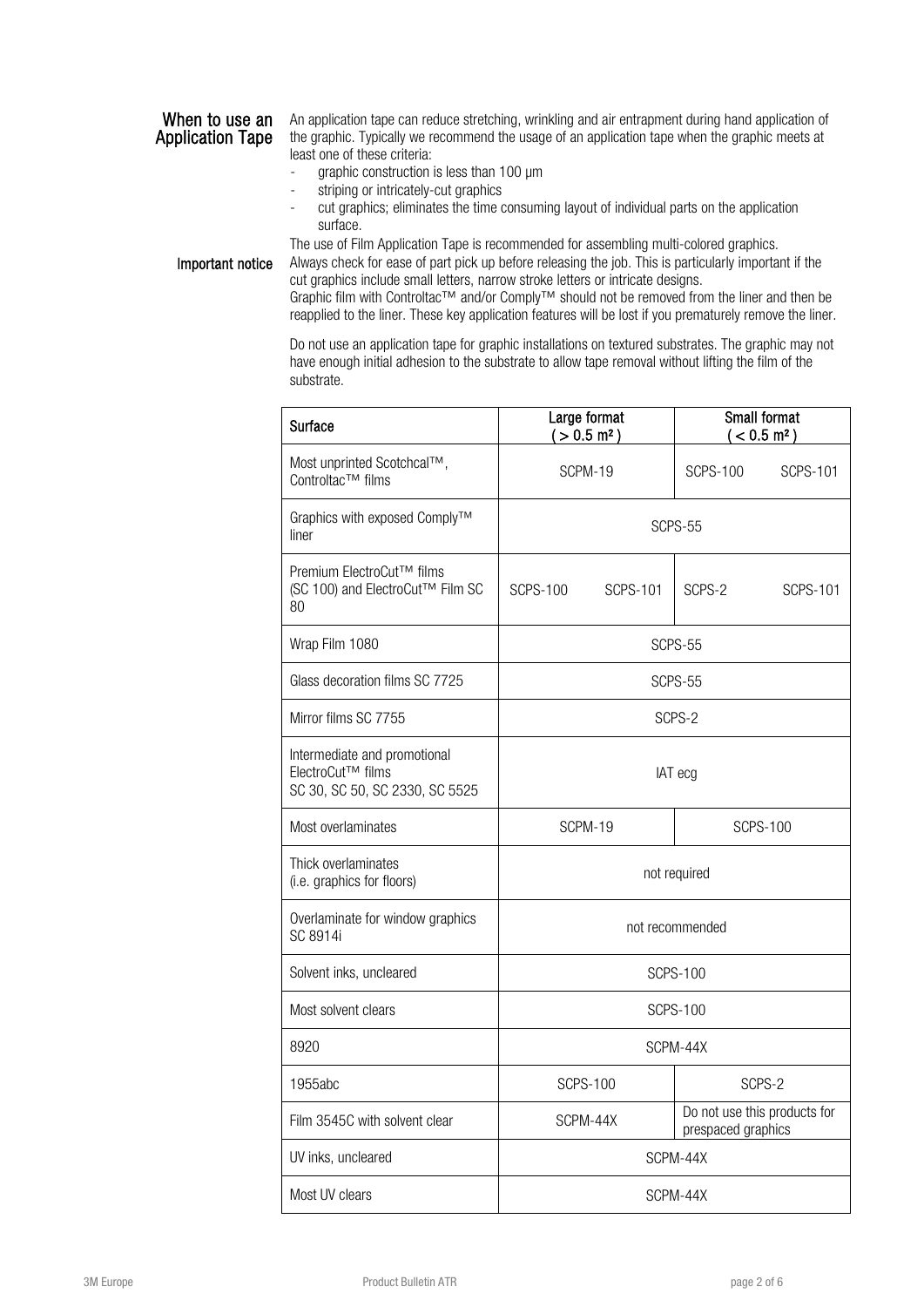# Shelf Life, Storage and Handling

| Storage conditions!                        | Tape ages especially when stored at elevated temperatures. Its adhesive becomes more aggressive.                                                                                                                                                                                                                                                                                                    |  |  |
|--------------------------------------------|-----------------------------------------------------------------------------------------------------------------------------------------------------------------------------------------------------------------------------------------------------------------------------------------------------------------------------------------------------------------------------------------------------|--|--|
| Handling                                   | Store Film Application Tape rolls in a vertical position.                                                                                                                                                                                                                                                                                                                                           |  |  |
|                                            | Unrolling the tape during mechanical application can cause the tape to stretch resulting in pop-off<br>and curl of the graphic. If graphic film applied with tape has been improperly stored, the removal of<br>the tape after graphic installation might be more difficult and result in edge lifting.                                                                                             |  |  |
| Unused application tape                    | Shelf life is 1 year from the date of purchase when stored in a cool, dry place out of sunlight.                                                                                                                                                                                                                                                                                                    |  |  |
| Graphics with<br>application tape applied  | After the tape has been applied store the graphic in a cool, dry place out of sunlight. Store graphics<br>flat or wrapped onto a core with a minimum diameter of 150 mm (6").<br>Very stiff films (i.e. reflective material) store flat only.<br>Apply the finished graphic laminated with Paper Application Tape within one year from the date of its<br>processing.                               |  |  |
|                                            | Storage of graphics laminated with any Film Application Tape above 25 °C can cause lifting or<br>tunneling. In order to minimize this effect it is recommended to apply the finished graphic laminated<br>with Film Application Tape within 3 months from the date of its processing.                                                                                                               |  |  |
|                                            | The shelf life as defined above remains an indicative and maximum data, subject to many external<br>and non-controllable factors. It may never be interpreted as warranty.                                                                                                                                                                                                                          |  |  |
| <b>Prespacing Tape for Cut</b><br>Graphics | Applying an application tape to prespaced cut graphic parts eliminates the time-consuming layout of<br>individual parts on the application surface.                                                                                                                                                                                                                                                 |  |  |
| <b>About Removing Film from</b><br>Liners  | Graphic film with 3M™ Comply™ adhesive, or 3M™ Controltac™ graphic films: Do NOT<br>remove these films from their liners and then attempt to reapply the film to the liner. The liners on<br>these films play an important role in how the films apply to a substrate. Key application features will<br>be lost if you prematurely remove the liner.                                                |  |  |
|                                            | For films with Comply™ adhesive where there is liner exposed, use only prespacing tape SCPS-55<br>and with Comply™ v3 adhesive specifically, use this prespacing tape for only large cut graphics.                                                                                                                                                                                                  |  |  |
| <b>Procedure for Prespacing</b>            | Follow the recommended cutting sizes found in each film's 3M Product Bulletin.<br>1.                                                                                                                                                                                                                                                                                                                |  |  |
| Graphics                                   | 2.<br>Make the cut only through film and adhesive. Refer to <b>3M</b> Instruction Bulletin 4.1 for specific<br>recommendations.                                                                                                                                                                                                                                                                     |  |  |
|                                            | Weed (remove) the background material that will not be used in the graphic.<br>3.                                                                                                                                                                                                                                                                                                                   |  |  |
|                                            | Note:<br>Use caution to avoid lifting very narrow characters from the liner.                                                                                                                                                                                                                                                                                                                        |  |  |
|                                            | 4. Apply the appropriate application tape specified in the Usage Recommendations Tables. See<br>the Techniques for Applying Application Tape section later in this bulletin for more specific<br>instructions.                                                                                                                                                                                      |  |  |
|                                            | 5. Trim the graphic to size.<br>Always check for ease of part pick up before releasing the job. This is particularly<br>Note:<br>important if the cut graphics include small letters, narrow stroke letters or intricate designs with<br>narrow stroke widths or if applying prespacing tape to an exposed liner of a film with Comply™<br>adhesive.                                                |  |  |
|                                            | 6.<br>If the prespacing tape does not adequately pick up the cut graphic parts or adhere well to the<br>liner, a heat lamp vacuum applicator may be required. Process the graphic with its prespacing<br>tape in a heat lamp vacuum applicator at $150^{\circ}$ -180°F (66°-82°C). The duration of this<br>process is dependent upon the type of equipment used. Typically, a two-minute cycle with |  |  |

little or no dwell time at the peak temperature will provide satisfactory results.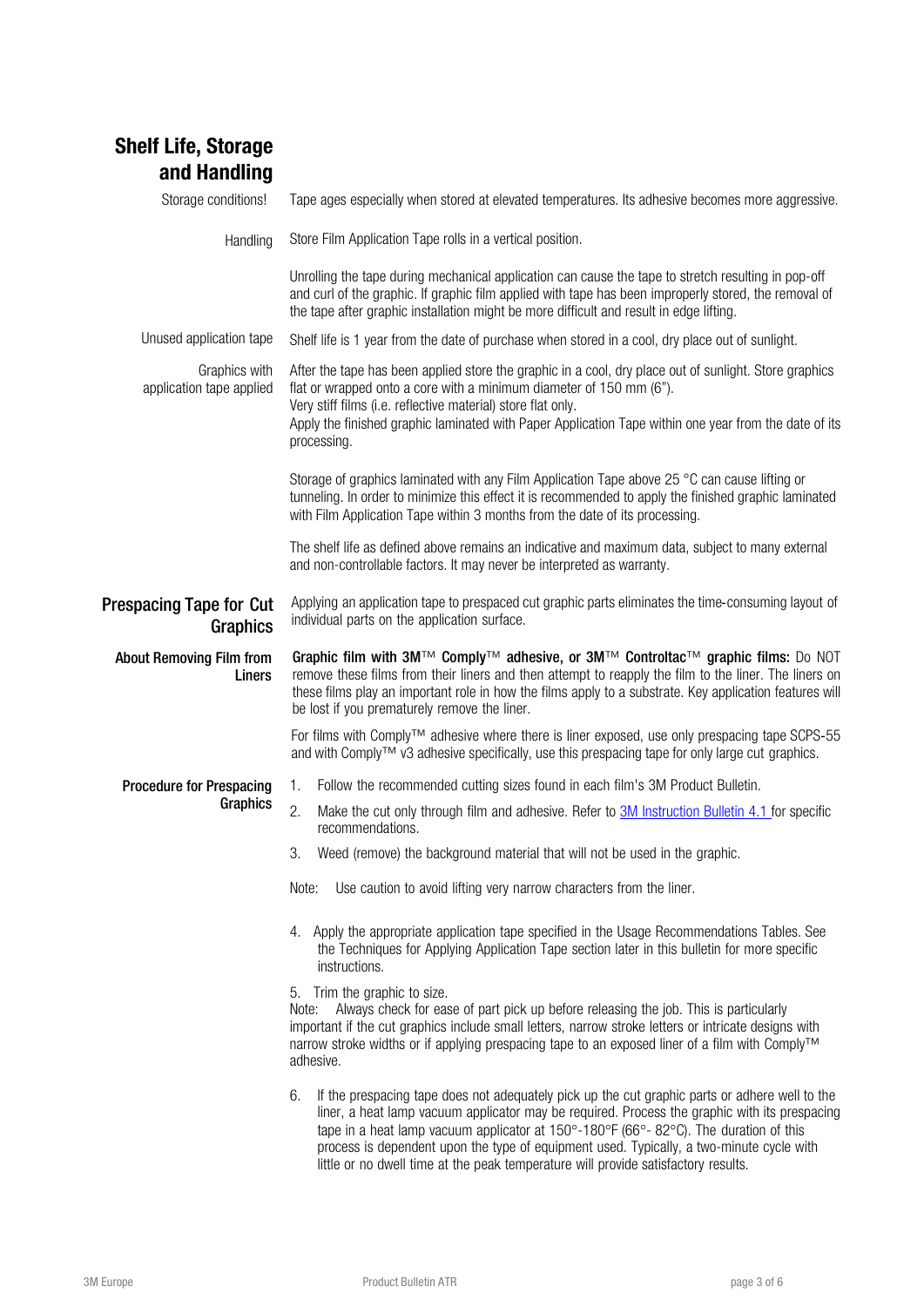7. If the prespacing tape does not remove all of the prespaced cut graphic parts easily from the liner, reapply the tape using a squeegee to secure the elements back to the liner. Then gently pull the graphic, liner-side down, over the corner edge of a surface. This helps loosen any imbedded kiss cut edges. See FIGURE 1.

### FIGURE 1 Loosening Prespaced Graphics from a Liner



# Techniques For Applying Application Tape

In addition to other Bulletins specified in this document, the following Bulletins provide details that you may need to successfully apply a graphic.

- Application, substrate selection, preparation and substrate-specific application techniques. 3M [Instruction](http://multimedia.3m.com/mws/media/12595O/5-1-substrate-selection-preparation-and-application-techniques.pdf) Bulletin 5.1.
- A guide to understanding and applying graphics to common indoor and outdoor wall surfaces. 3M [Instruction](http://solutions.3m.com/wps/portal/3M/en_US/Graphics/3Mgraphics/Products/TechnicalInformation/) Bulletin 5.37.
- Application, general procedures for indoor and outdoor dry applications. 3M [Instruction](http://multimedia.3m.com/mws/mediawebserver?6666660Zjcf6lVs6EVs666s0_COrrrrQ-) [Bulletin](http://multimedia.3m.com/mws/mediawebserver?6666660Zjcf6lVs6EVs666s0_COrrrrQ-) 5.5.

Preparation of Printed Graphics Before Applying Application Tape Be sure that printed graphics are thoroughly dried or cured before applying application tape. For specific recommendations, see the Instruction Bulletin for the inks being used.

If sheets must be stacked, wrap the stacks with polyethylene and seal to minimize moisture absorption or loss during storage and handling. This can prevent uneven moisture absorption or loss, both of which results in the edges of the sheets waving or curling.

Certain precautions should be noted when cutting. For specific recommendations see [3M](http://multimedia.3m.com/mws/mediawebserver?zzzzzAafrKm&sD90TDNgWdmz4ba84Kafob_z4b_z4zzzzzz--)

Cutting Films with Application Tape

[Instruction](http://multimedia.3m.com/mws/mediawebserver?zzzzzAafrKm&sD90TDNgWdmz4ba84Kafob_z4b_z4zzzzzz--) Bulletin 4.1.

Hand Premasking Procedure 1. Lay an appropriately-sized piece of application tape adhesive-side-up on a table. See FIGURE 2.

FIGURE 2 Lay the Application Tape Adhesive-Side-Up

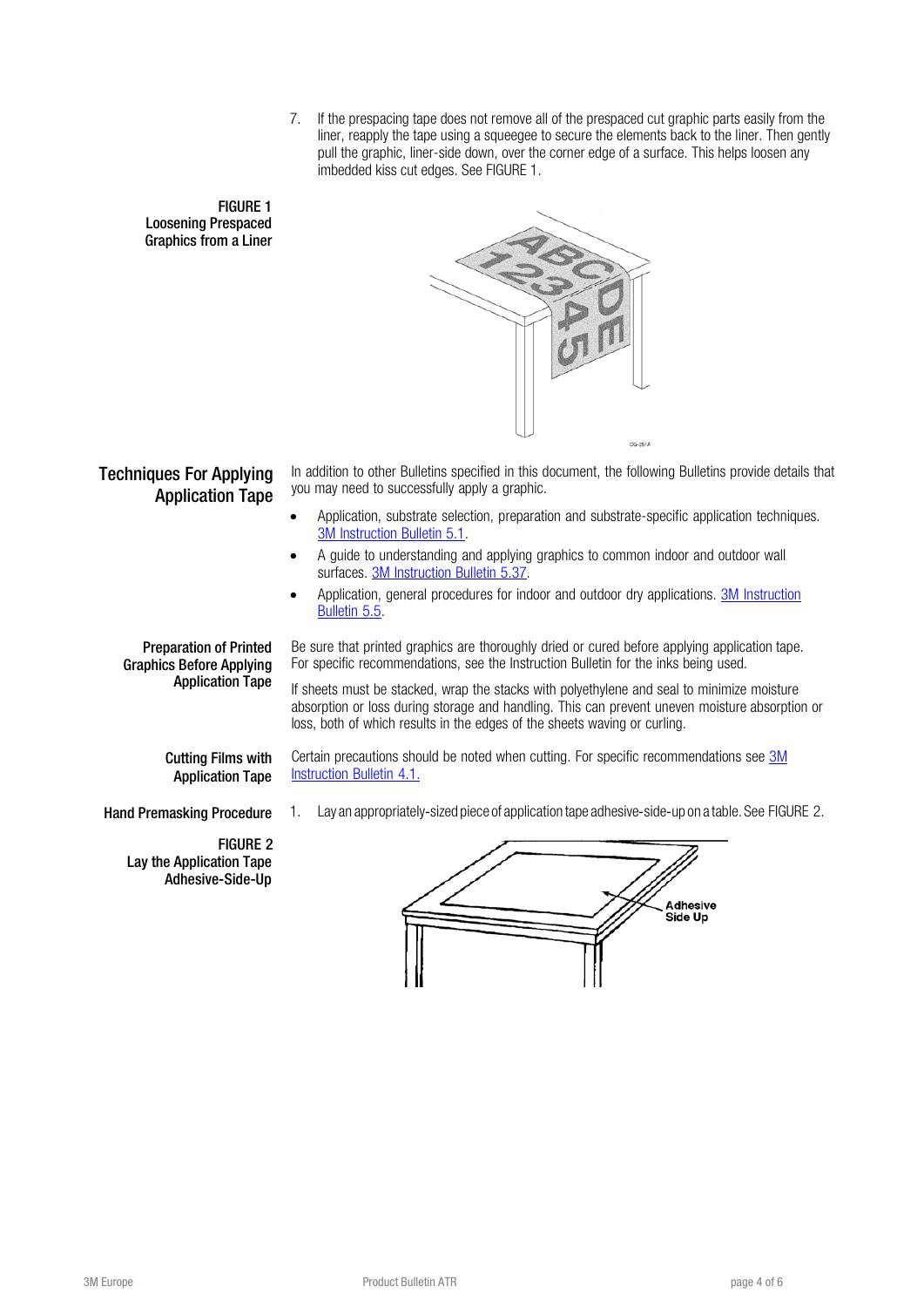2. Align the graphic face-down on the application tape adhesive. See FIGURE 3.

FIGURE 3 Align the Graphic Face Down



3. Squeegee the graphic from the liner side to adhere the application tape. Work from the center out. See FIGURE 4.

FIGURE 4 Squeegee the Graphic and Application Tape



- 4. Flip the entire graphic/application tape assembly over and squeegee the application tape side. Again, work from the center out.
- 5. Trim the graphic to size or cut it to shape. See Cutting Films with Application Tape

Mechanical Lamination Numerous laminators are available. FIGURE 5 provides two examples. Follow the manufacturer's operating and safety procedures.

FIGURE 5 Examples of Mechanical Equipment



- Suggestions When Using 3M Application Tapes
	- Do not apply brake pressure to the application tape feed roller. Brake pressure stretches the tape during lamination causing the application tape to shrink on the finished graphic.
	- The application tape laminator should have at least one rubber squeeze roller at the nip site.
	- The recommended nip pressure setting depends on the device used. In general, higher pressures and temperatures will provide higher adhesion of the application tape to the film and exposed liner. Excessive pressure can cause the application tape or the film's liner to curl.
	- An edge guide and a feed table can be used to keep the graphic aligned with the application tape.
	- After completing a job, the laminator may be left threaded, but remove the pressure from the squeeze rollers. Prolonged pressure flattens the rollers, which can cause lamination problems.
	- A heated roller may be used up to a temperature of 93°C.